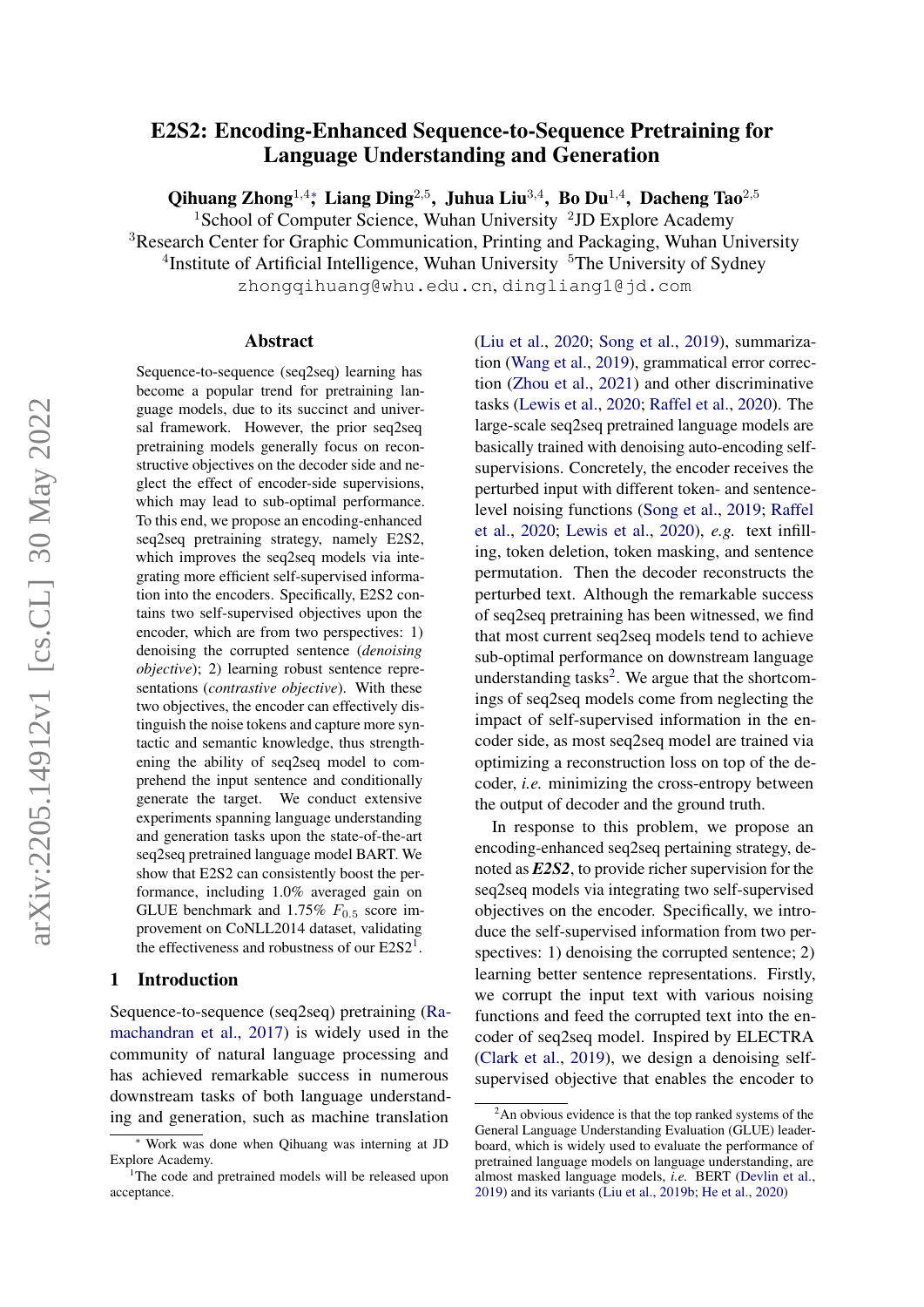efficiently distinguish the corrupted tokens. By doing so, E2S2 could boost the performance of seq2seq models on several tasks, especially those require abilities of noise detection and correction, *e.g.* CoLA [\(Warstadt et al.,](#page-11-5) [2019\)](#page-11-5) and grammatical error correction [\(Ng et al.,](#page-11-6) [2014\)](#page-11-6). On the other hand, we further present a contrastive objective to improve the sentence representations learned by the encoder. In practice, the same original sentence with different noising functions are fed into the seq2seq model twice and we respectively obtain the sentence representations via performing basic pooling operation on the hidden representations. Then, a contrastive objective is used to encourage the encoder to generate the similar sentence representations. Furthermore, since it is suboptimal to derive sentence representations from the output of encoder based on basic pooling operations [\(Mon](#page-11-7)[tero et al.,](#page-11-7) [2021\)](#page-11-7), we follow [Jiang et al.](#page-10-6) [\(2022a\)](#page-10-6) to employ a simple but effective prompt-based sentence construction approach to obtain better sentence representation. More specifically, we first design a prompt template and infill the input slot with the perturbed sentence, and then use the output slot embedding on the side of encoder as the sentence representations. In the end, the encoder can learn better sentence representations with our carefully designed richer supervision, thus facilitating the decoder to reconstruct the sequence accurately.

To validate the effectiveness and generalizability of our E2S2 strategy, we conduct extensive experiments on several downstream tasks, including both language understanding (discriminative tasks, *i.e.* GLUE benchmark [\(Wang et al.,](#page-11-8) [2018\)](#page-11-8)) and language generation (text summarization and grammatical error correction tasks) upon the competitive seq2seq pretrained language model BART [\(Lewis](#page-10-1) [et al.,](#page-10-1) [2020\)](#page-10-1). Experiments show that E2S2 consistently outperforms the vanilla seq2seq pretraining schemes. With the help of E2S2, BART can outperform the other powerful counterparts with the comparable model size. To be more specific, for GLUE benchmark, E2S2 achieves 1.0% averaged performance improvement, especially 2.3% improvement on the CoLA task that is highly related to the grammatical error detection. In addition to the positive effect on language understanding tasks, we also observe the consistent improvements on the generative tasks. As for grammatical error correction and summarization tasks, we achieve +1.75%  $F_{0.5}$  score and +0.27 Rouge-L gains, respectively. These results demonstrate the effectiveness and universality of our E2S2. Additionally, in-depth discussions in Sec. [3.6](#page-8-0) prove that E2S2 is robust to the hyper-parameters and indeed enables the encoder learn better linguistic representations.

#### Contributions The main contributions are:

- We present an encoding-enhanced learning strategy to recast the vanilla seq2seq pretraining scheme via integrating more selfsupervised information on the side of encoder, namely E2S2. To the best of our knowledge, this is one of the earliest works that focus on the self-supervised learning on the encoder side in seq2seq pretraining scenario.
- E2S2 design two self-supervised pretraining objectives from two meaningful perspectives, *i.e.* denoising the perturbed text and learning better sentence representations, which are easy-to-implement and model-agnostic.
- We empirically validate the effectiveness of E2S2 with extensive experiments upon both language understanding and generation tasks. Quantitative analysis and in-depth discussion are also presented to provide some insight into where the improvements come from.

## 2 Methodology

In this section, we firstly present the background. Then, we describe our E2S2 strategy in detail.

#### 2.1 Background

Sequence-to-Sequence Learning Suppose we have a source sentence  $x$ , the goal of sequenceto-sequence (seq2seq) learning is to train a seq2seq model that can generate its corresponding target sentence y [\(Sutskever et al.,](#page-11-9) [2014;](#page-11-9) [Liu et al.,](#page-10-7) [2021b\)](#page-10-7). In particular, a seq2seq model consists of an encoder  $enc$  and an decoder  $dec$ . The sentence  $x$  is first fed into the encoder enc to obtain the hidden representations h, *i.e.*  $h = enc(x)$ . Then, the representations h is sequentially fed into the decoder to generate the output auto-regressively. Lastly, we can optimize the seq2seq model via maximizing the training objective, which is generally the loglikelihood of the source-target pairs  $\{x, y\}$ . In practice, after assuming the parameters of the encoder and full model (the combination of the encoder and the decoder) as  $\theta_{enc}$  and  $\theta_{all}$  respectively, we can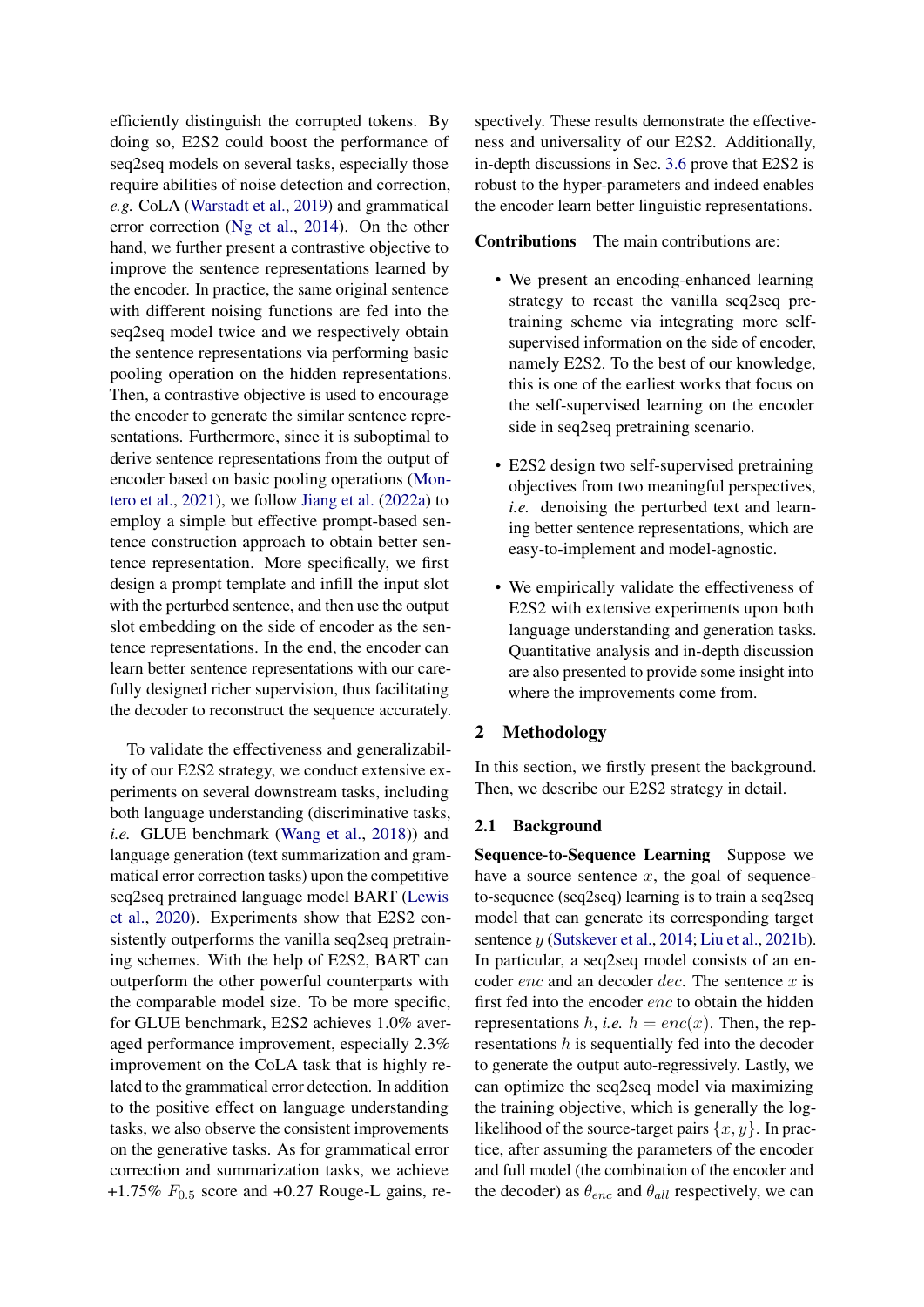formulate the training objective as:

$$
\mathcal{L}_{nll}(\theta_{all}) = argmax_{\theta} log P(y|x; \theta_{all}) \quad (1)
$$

Contrastive Learning Contrastive learning aims to obtain the effective representations via mapping similar input sentences to nearby points in the output representation space, while mapping dissimilar input sentences to distant points [\(Chen](#page-10-8) [et al.,](#page-10-8) [2020;](#page-10-8) [Wang et al.,](#page-11-10) [2022\)](#page-11-10). Mathematically, given a set of paired samples  $\{(x_i, x_i^+) \}_i^D$ , where  $(x_i, x_i^+)$  is a pair of semantically similar samples and  $D$  is the number of pairs, we can obtain the corresponding hidden representations  $\{(h_i, h_i^+)\}D_i$ , where  $h_i = enc(x_i)$  in the seq2seq models. Notably, for ease of illustration, we follow the study [\(Chen et al.,](#page-10-9) [2017;](#page-10-9) [Henderson et al.,](#page-10-10) [2017\)](#page-10-10) and assume the samples from different pairs are negatives, *i.e.*  $(x_i, x_j)$ ,  $(x_i, x_j^+)$  and  $(x_i^+, x_j^+)$  are negative pairs, where i is not equal to *j*. For a mini-batch of *n* pairs samples, the training objective for contrastive learning can be formulated as follows:

<span id="page-2-1"></span>
$$
\mathcal{L}_{cl} = -\sum_{i}^{n} \log \frac{e^{sim(h_i, h_i^+) / \tau}}{\sum_{j=1}^{n} e^{sim(h_i, h_j^+) / \tau}} \qquad (2)
$$

where  $sim(\cdot)$  denotes the cosine similarity function,  $\tau$  is the temperature factor.

Prompt-based Learning Prompt-based learning attempts to integrate extra information (carefully designed instruction words) for the model to condition on during its generation of target output [\(Lester et al.,](#page-10-11) [2021\)](#page-10-11). In other words, the promptbased learning can bridge the gap between the pretraining objectives and downstream tasks with the help of a textual prompt. Such simple prompt has been shown to obtain better sentence representations [\(Jiang et al.,](#page-10-12) [2022b\)](#page-10-12).

Specifically, one critical question in promptbased learning is how to design the prompt template. In the majority of prior works [\(Brown et al.,](#page-10-13)  $2020$ ; Schick and Schütze,  $2020$ ,  $2021a,b$  $2021a,b$ ), the prompt is created based on human introspection and is normally a hard template, which is a textual string that has two main slots: one is the input slot  $[X]$  for input x and the other is the representation slot  $[Z]$  for x representation. Taking the sentiment analysis task as an example, given a sentence  $x=$  "The food is delicious." and a prompt "[X] Overall, it is  $[Z]$ .", we first fill slot  $[X]$  with the

input  $x$  and then obtain the corresponding representations of  $x$ , which can be further used to predict the target polarity.

## <span id="page-2-2"></span>2.2 Encoding-Enhanced Seq2Seq Pretraining

As stated in Sec. [1,](#page-0-2) we proposed an encodingenhanced strategy to improve the vanilla seq2seq pretrained models. To have a close look, we show a schematic comparison of our E2S2 with the original seq2seq pretraining scheme in Fig. [1.](#page-3-0) In particular, the major difference between E2S2 and other schemes is the adding of several self-supervisions on the encoder side. More specifically, the introduced self-supervisions work from two aspects, *i.e.* denoising the perturbed text (denoising objective) and learning better sentence embeddings (contrastive objective). Taking the representative seq2seq model BART as an example, we introduce the processes of both perspectives as follows:

Denoising the Perturbed Text Following previous works [\(Lewis et al.,](#page-10-1) [2020;](#page-10-1) [Luo et al.,](#page-11-14) [2021;](#page-11-14) [Yamaguchi et al.,](#page-11-15) [2021\)](#page-11-15), we firstly corrupt the input sentence  $x$  with arbitrary noising functions. In addition to the token infilling<sup>[3](#page-2-0)</sup> that is the main effective noising function introduced in the original BART [\(Lewis et al.,](#page-10-1) [2020\)](#page-10-1), we introduce two extra simple noising alternatives, *i.e. Shuffle* and *Random*. Notably, Shuffle refers to randomly selecting some trigrams from unmasked tokens and shuffling the three words within each of trigrmas, and Random refers to randomly replacing tokens with out-of-sequence tokens from the vocabulary.

After corrupting the sentence, we feed the corrupted sentence (denoted as  $\tilde{x}^*$ ) into the encoder and obtain the hidden representations  $\tilde{h}^*$ . Then, motivated by the success of ELECTRA [\(Clark](#page-10-2) [et al.,](#page-10-2) [2019\)](#page-10-2), we employ a separate softmax classifier to distinguish whether each token of  $x$  is shuffled or replaced, instead of directly predicting the original tokens. Such process has been demonstrated more computationally cheaper and simpleefficient in other prior works [\(Nijkamp et al.,](#page-11-16) [2021;](#page-11-16) [Yamaguchi et al.,](#page-11-15) [2021\)](#page-11-15). A training objective is lastly built by minimizing the cross-entropy loss as formulated as:

$$
\mathcal{L}_{de}(\theta_{enc}) = -\sum_{i}^{n} \sum_{j}^{m} \sum_{k}^{c} \hat{y}_{t_j}^{k} log(p_{t_j}^{k})
$$
 (3)

<span id="page-2-0"></span> $3$ Although [Lewis et al.](#page-10-1) [\(2020\)](#page-10-1) designed five noising functions in their original paper, for simplification we only keep the most effective one – token infilling.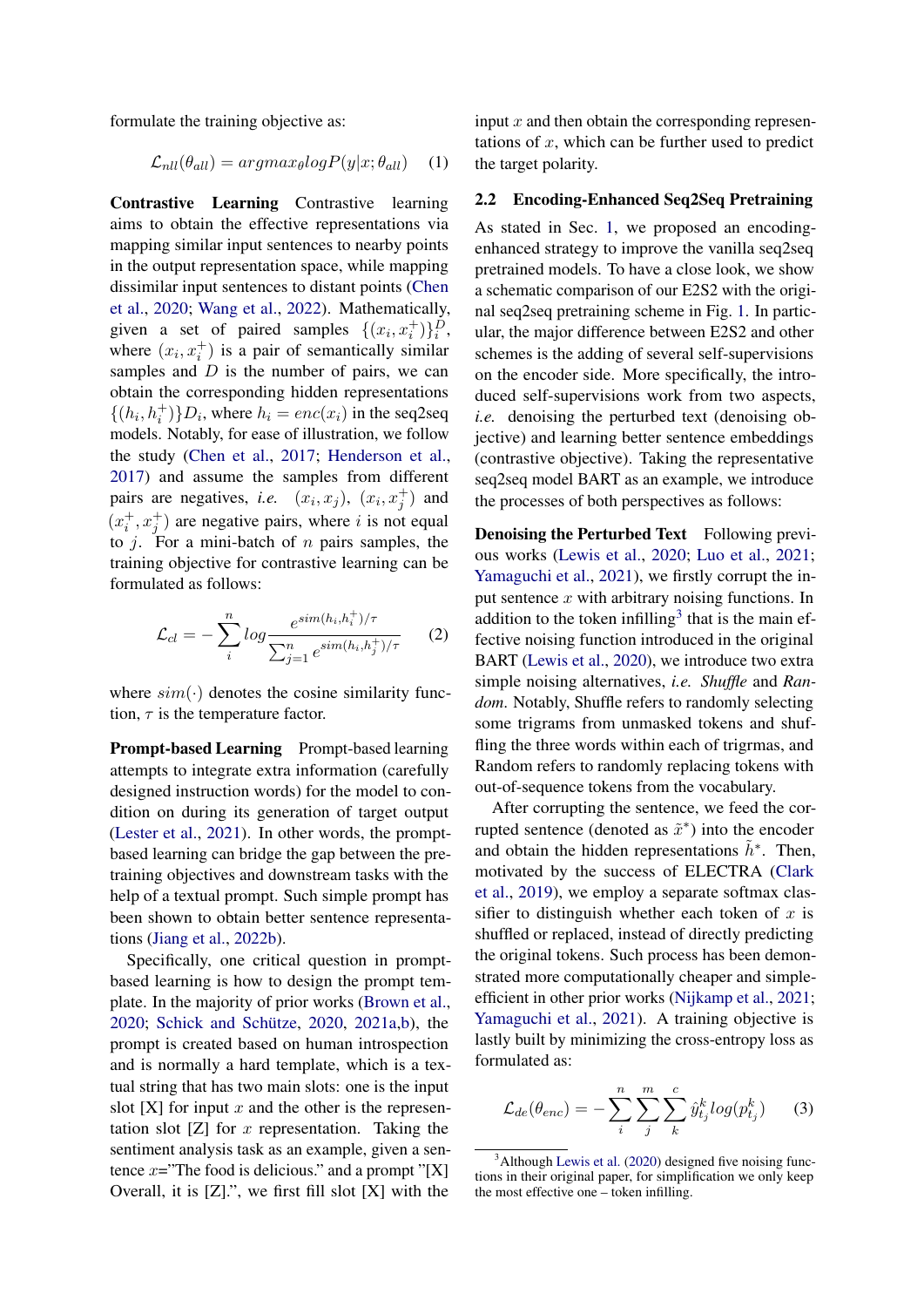<span id="page-3-0"></span>

Figure 1: The schematic comparison of our E2S2 with the vanilla seq2seq pretraining scheme. (a) is the original seq2seq pretraining scheme. (b) is our proposed E2S2 strategy, which integrates two self-supervised objectives on the encoder side, *i.e.* denoising objective  $\mathcal{L}_{de}$  and contrastive objective  $\mathcal{L}_{cl}$ . (c) and (d) provide a more detailed illustration for each objective. Notably,  $\tilde{x}$  is the sentence corrupted with text infilling noise,  $\tilde{x}^*$  is corrupted with extra noises (*e.g.* shuffling and randomly replacement), n is the number of sentence in a mini-batch,  $\theta_{enc}$  and  $\theta_{all}$  denote the parameters of the encoder and full model *(i.e.* the combination of the encoder and the decoder) respectively. In fig (c), the boxes in blue denote the shuffled tokens, while that in yellow denotes the randomly replaced token. The m and c are the length of the token sequence and the classes of noise type (1 for shuffle, 2 for randomly replacement and 0 for others) respectively.

where  $\hat{y}$  and p denote the ground-truths and predictions of the noise type (*e.g.* 1 for shuffle, 2 for randomly replacement and 0 for others in Fig. [1\(](#page-3-0)c)) respectively. m and c are the length of the  $x_i$  and the classes of noise type.

With the training progresses, the encoder is forced to acquire both syntactic and semantic knowledge by distinguishing shuffled and replaced tokens in context. By doing so, the pretrained seq2seq model could effectively detect the noises from the input sentence and perform better on downstream sequence rewriting tasks, *e.g* grammatical error correction. This training objective performs in a denoising manner and enhances the encoder with more syntactic knowledge, thus we denote it as the denoising objective.

Learning Better Sentence Embeddings Despite the objective of denoising the perturbed text, we also focus on the problem of poor performance in sentence embeddings on the encoder side. In particular, common wisdom in representation learning states that the contextualized language models, *e.g.* BERT [\(Devlin et al.,](#page-10-3) [2019\)](#page-10-3), underperforms in sentence embeddings [\(Reimers and Gurevych,](#page-11-17) [2019;](#page-11-17) [Li et al.,](#page-10-14) [2020\)](#page-10-14), due to the issue of representation

collapse, *i.e* anisotropy. In seq2seq learning, such poor sentence representations that are learned by the encoder and subsequently fed into the decoder, greatly hinder the performance on various language understanding and generation tasks.

To address the problem, we design a contrastive pretraining objective, which improves the sentence embeddings with contrastive learning. There are two main questions about the implementation of our contrastive objective: 1) how to construct positive instances; and 2) how to obtain sentence embeddings from the output of encoder.

Regrading the first question, we follow [Yan et al.](#page-11-18) [\(2021\)](#page-11-18) and apply the different noising functions on the input tokens to construct positive instances. In practice, given a sequence  $x$ , we feed it into the encoder twice, where one sequence is augmented with the introduced noising functions (*i.e.* Shuffle and Random, obtaining  $\tilde{x}^*$ ), and the other is augmented with the original token infilling (denoted as  $\tilde{x}$ ), where  $\{\tilde{x}, \tilde{x}^*\}$  is a pair of positive instances.

As for the second question, we provide two approaches to obtain sentence embeddings. One approach is to use basic pooling operations, *e.g.* mean pooling, to process the hidden representations on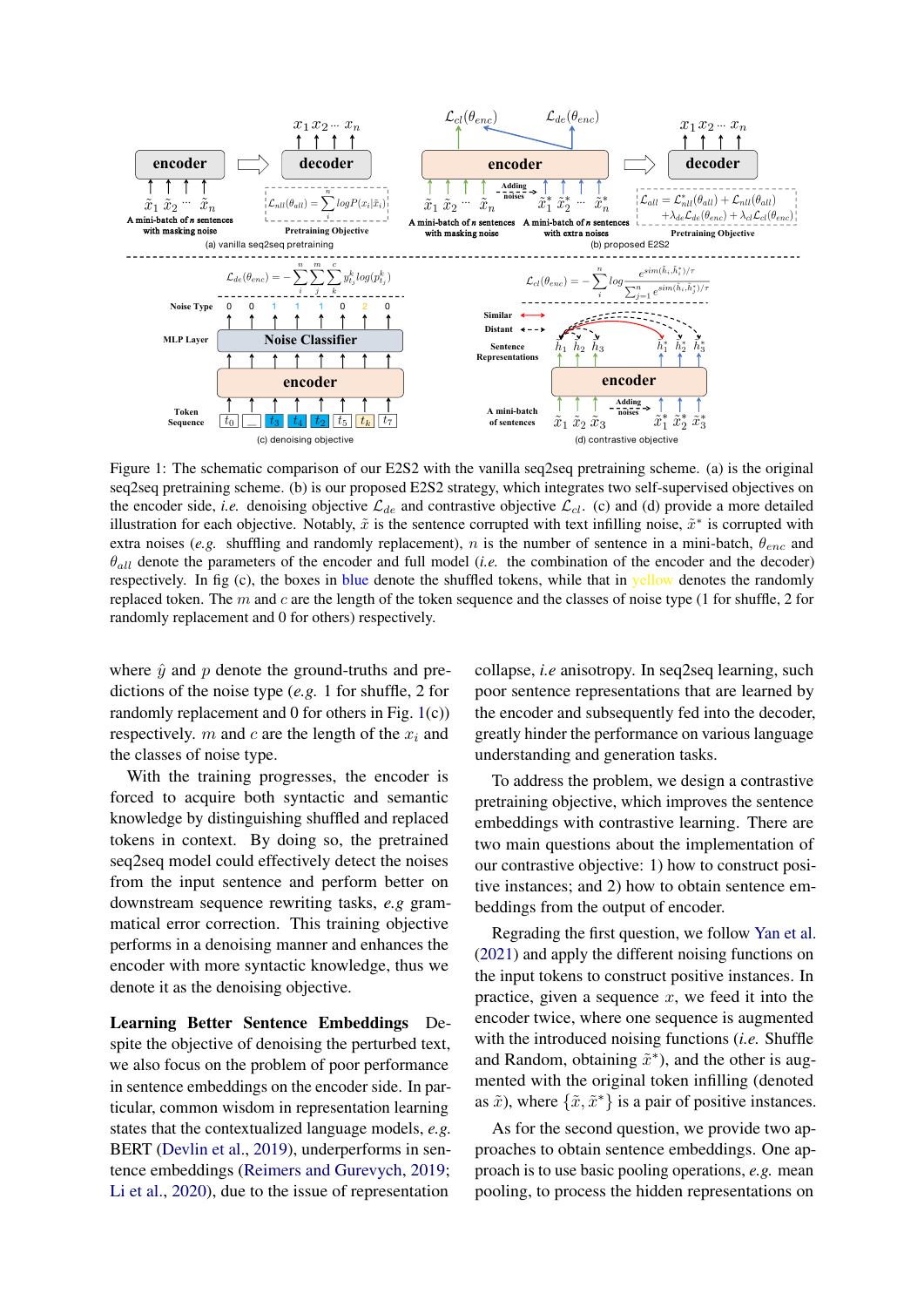the encoder side. On the other hand, motivated by recent prompt-based studies, we introduce the prompt-based learning into our second approach. Specifically, we first create a manual prompt template, *e.g.* "[MASK] is the representation of the sentence : [X].", where [X] denotes the input slot. Sequentially, we fill the slot [X] with the input sentence  $x$  and feed the filled template into the encoder. Lastly, the hidden vector of [MASK] token on the encoder side is used to represent the sentence embeddings. Notably, while the promptbased learning are proved more efficient than the first approach, the performance of prompt-based method is unstable and depends on the quality of the manual prompt template. The in-depth discussions on the impact of prompt-based methods can be referred to Sec. [3.5.2.](#page-7-0)

In the end, we can construct the positive pairs  $\{\tilde{x}, \tilde{x}^*\}$  and obtain the sentence representations of the encoder  $\{(\tilde{h}_i, \tilde{h}_i^*)\}$ , respectively. Then, we can achieve the contrastive objective as Eq. [2.](#page-2-1)

In general, the overall pretraining objective of the E2S2 can be formulated as follows:

$$
\mathcal{L}_{all} = \mathcal{L}_{nll}^{*}(\theta_{all}) + \mathcal{L}_{nll}(\theta_{all}) + \lambda_{de} \mathcal{L}_{de}(\theta_{enc}) + \lambda_{cl} \mathcal{L}_{cl}(\theta_{enc}),
$$
\n(4)

where  $\mathcal{L}_{\textit{nll}}^{*}$  and  $\mathcal{L}_{\textit{nll}}$  are the original reconstruct loss on the perturbed  $\tilde{x}^*$  and  $\tilde{x}$ , respectively.  $\{\lambda_{de}, \lambda_{cl}\}$ are hyper-parameters used to balance the weights of different objectives. Note that we empirically set them as {0.05, 0.1}, respectively. The analysis of hyper-parameter can be seen in Sec. [3.6.2.](#page-8-1)

### 3 Experiments

#### 3.1 Tasks and Datasets

Discriminative Tasks The discriminative tasks refer to making the corresponding predictions towards single-sentence or sentence-pair inputs. To provide a comprehensive comparison with the baselines, we report the results on the popular benchmark, *i.e.* General Language Understanding Evaluation (GLUE) [\(Wang et al.,](#page-11-8) [2018\)](#page-11-8), which consists of several language understanding tasks including sentiment analysis, question answering and textual entailment. For fair comparison, we respectively report the results on development and test sets of single-task, *i.e.* without multi-task or ensemble training. In practice, we evaluate the performance with Accuracy ("*Acc*") metric for most tasks, except the F1 scores for QQP and MRPC, the PearsonSpearman correlations ("*Pcor/Scor*") for STS-B and the Matthew correlations ("*Mcc*") for CoLA.

Abstractive Summarization Given a long document, this task aims to convert it into a short and adequate summary in the same language. For this task, we employ two widely-used summarization datasets, *i.e.* CNN/DM<sup>[4](#page-4-0)</sup> and XSum. The CNN/DM [\(Hermann et al.,](#page-10-15) [2015\)](#page-10-15) contains 287K documentsummary pairs, while the XSum [\(Narayan et al.,](#page-11-19) [2018\)](#page-11-19) consists of 204K pairs. We follow [\(Ott et al.,](#page-11-20) [2019;](#page-11-20) [Rothe et al.,](#page-11-21) [2020;](#page-11-21) [Zhang et al.,](#page-11-22) [2022\)](#page-11-22) to preprocess the data. During testing, for the CNN/DM, the minimum and maximum length were respectively set to 55 and 140, which were tuned on the development data. Similarly, we empirically set the minimum and maximum length of the XSum dataset as 10 and 60. We also follow [\(Paulus et al.,](#page-11-23) [2018\)](#page-11-23) to disallow repeating the same trigram. Notably, the target summaries are closely related to source documents in CNN/DM, while the target summaries in XSum are more abstractive. Following the recent works, we report evaluation results in terms of the standard ROUGE metric [\(Lin,](#page-10-16) [2004\)](#page-10-16), *i.e.* Rouge-1, Rouge-2 and Rouge-L, respectively.

<span id="page-4-2"></span>Grammatical Error Correction The grammatical error correction (GEC) task aims to rewrite the input sentence with grammatical errors into the corresponding correct sentence, where the original and target sentences have the similar sentence lengths [\(Ng et al.,](#page-11-6) [2014\)](#page-11-6). We conduct contrastive experiments on the representative GEC benchmark, i.e. CoNLL2014<sup>[5](#page-4-1)</sup>, which contains 1.4M, 5K and 1K training, validation and test samples, respectively. We closely follow [Chollampatt and Ng](#page-10-17) [2018](#page-10-17) to preprocess the data. The MaxMatch  $(M<sup>2</sup>)$ scores [\(Dahlmeier and Ng,](#page-10-18) [2012\)](#page-10-18) were used for evaluation with Precision, Recall, and  $F_{0.5}$  values.

#### 3.2 Implementation

As mentioned above, E2S2 is proposed for sequence-to-sequence transformer models. To validate the effectiveness of E2S2, we implement it on a representative seq2seq model, *i.e.* BART. For ease of illustration, we denote the BART trained with our E2S2 strategy as E2S2-BART. Sequentially, we describe details of the pretraining and finetuning of E2S2-BART, respectively.

<span id="page-4-0"></span><sup>4</sup>[https://huggingface.co/datasets/cnn\\_](https://huggingface.co/datasets/cnn_dailymail) [dailymail](https://huggingface.co/datasets/cnn_dailymail)

<span id="page-4-1"></span><sup>5</sup>[https://www.comp.nus.edu.sg/˜nlp/](https://www.comp.nus.edu.sg/~nlp/conll14st.html) [conll14st.html](https://www.comp.nus.edu.sg/~nlp/conll14st.html)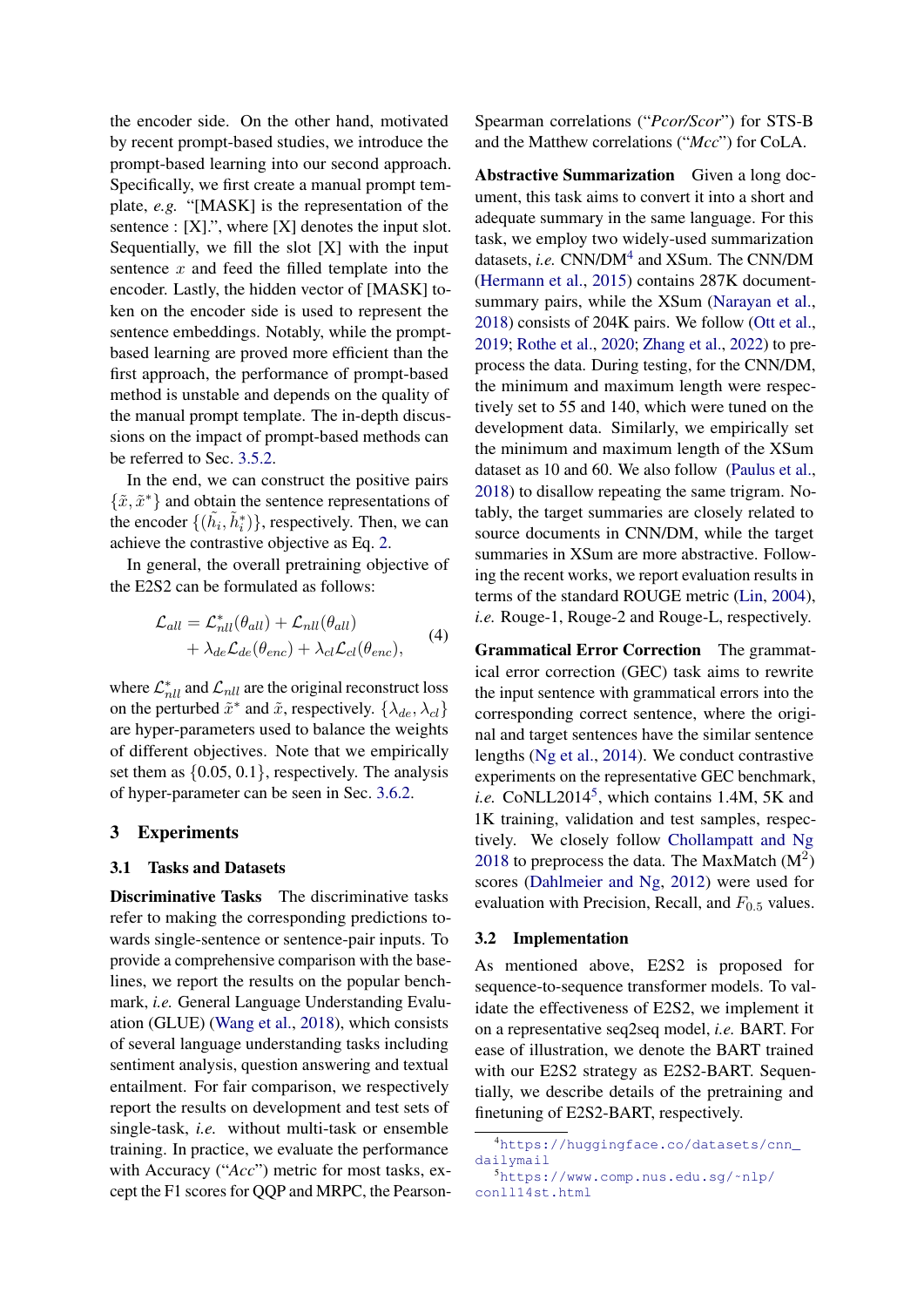## 3.2.1 Pretraining Details

As the E2S2 is implemented based on BART model, we initialize our E2S2-BART model with the corresponding pretrained BART model of the same size and continue pretrain the model for 50K updates. In practice, our model is based on the BART-large<sup>[6](#page-5-0)</sup> in the open-source toolkit fairseq<sup>[7](#page-5-1)</sup>, with 24 transformer layers, a hidden size of 1024, a maximum sequence length of 2048 and a learning rate of 1.5e-6. Following BART, we employ BookCorpus, Wiki, Stories, OpenWebText and CC-News, totally 160GB corpora for training. All models are trained on NVIDIA DGX SuperPOD cluster, in which each machine contains 8 \* 40GB A100 GPUs.

## 3.2.2 Finetuning Details

For the discriminative task, *i.e.* GLUE benchmark, we follow the original BART and employ the final hidden state of the last decoder token as the final sentence representation and feed the hidden state into a multi-class linear classifier to obtain the final predictions. In particular, for RTE, STS-B and MRPC of GLUE benchmark, we first finetune the pretrained E2S2-BART model on the MNLI dataset and continue finetuning the E2S2-BART-MNLI model on the corresponding single-task corpus for better performance, as many prior works did [\(Liu et al.,](#page-10-4) [2019b;](#page-10-4) [He et al.,](#page-10-5) [2020\)](#page-10-5). As for the abstractive summarization and GEC tasks, we input the source sentence, *i.e.* long document for summarization or grammatical-error sentence for GEC, into the encoder and generate the corresponding outputs on the decoder side auto-regressively<sup>[8](#page-5-2)</sup>.

## 3.3 Compared Models

We compare E2S2-BART with following models:

- **BART-re:** since the published paper of BART did not report the results on the GLUE leadboard and GEC task, we reproduce the results of the original BART.
- BART-cont: we initialize the model with original BART and continually pretrain it with additional training steps, where the number of the additional training steps is equal to that of our E2S2-BART. This setting is to eliminate

the doubt that the better performance of our E2S2 comes from more training steps.

- E2S2-BART-denoising: one of E2S2-BART variant models trained with the proposed E2S2 strategy upon the single denoising objective. More specifically, we use the shuffle (denoted as SF), random (denoted as RA) replacement and their combination (denoted as SF RA) as the noising functions, respectively.
- **E2S2-BART-joint-basic:** we combine the denoising and pure contrastive objectives, *i.e.* performing basic pooling operations to obtain sentence representations, and apply it to pretrain the E2S2-BART models.
- E2S2-BART-joint-prompt: the combination of denoising and prompt-based contrastive objectives is adopted to guide the pretraining of E2S2-BART. Notably, prompt-based contrastive objective means that we use prompts to obtain the sentence representations.

Moreover, for reference, we also compare against other competitive pretrained model, including BERT [\(Devlin et al.,](#page-10-3) [2019\)](#page-10-3), UniLM [\(Dong](#page-10-19) [et al.,](#page-10-19) [2019\)](#page-10-19), Snorkel MeTa [\(Ratner et al.,](#page-11-24) [2017\)](#page-11-24) and MT-DNN++ [\(Liu et al.,](#page-10-20) [2019a\)](#page-10-20). Note that the models with larger capabilities could always achieve higher performance, and thus we only compare our E2S2-BART models with the pretrained models of comparable size for a fair comparison.

#### 3.4 Main Results

In this section, we first present the detailed results of our E2S2-BART variant models and other cutting-edge pretrained models on the GLUE benchmarks. Then, we compare our models with the baselines on the generative summarization and GEC tasks for further analysis.

GLUE Results We follow the prior works [\(Luo](#page-11-14) [et al.,](#page-11-14) [2021;](#page-11-14) [Liu et al.,](#page-10-4) [2019b\)](#page-10-4) and report results on the test sets of GLUE benchmark. The entire results of our models are shown in Tab. [1.](#page-6-0)

Firstly, compared with the powerful pretrained models and baseline models, we can observe that our E2S2-BART models consistently achieve better performance on all tasks of GLUE benchmark, indicating the effectiveness of our E2S2 method. In particular, when only using the denoising objective, it can be seen that Shuffle+Random ("w/ SF RA")

<span id="page-5-0"></span><sup>6</sup>[https://dl.fbaipublicfiles.com/](https://dl.fbaipublicfiles.com/fairseq/models/bart.large.tar.gz) [fairseq/models/bart.large.tar.gz](https://dl.fbaipublicfiles.com/fairseq/models/bart.large.tar.gz) <sup>7</sup><https://github.com/pytorch/fairseq>

<span id="page-5-2"></span><span id="page-5-1"></span><sup>&</sup>lt;sup>8</sup>The detailed hyper-parameters of finetuning on these downstream tasks can be seen in the code.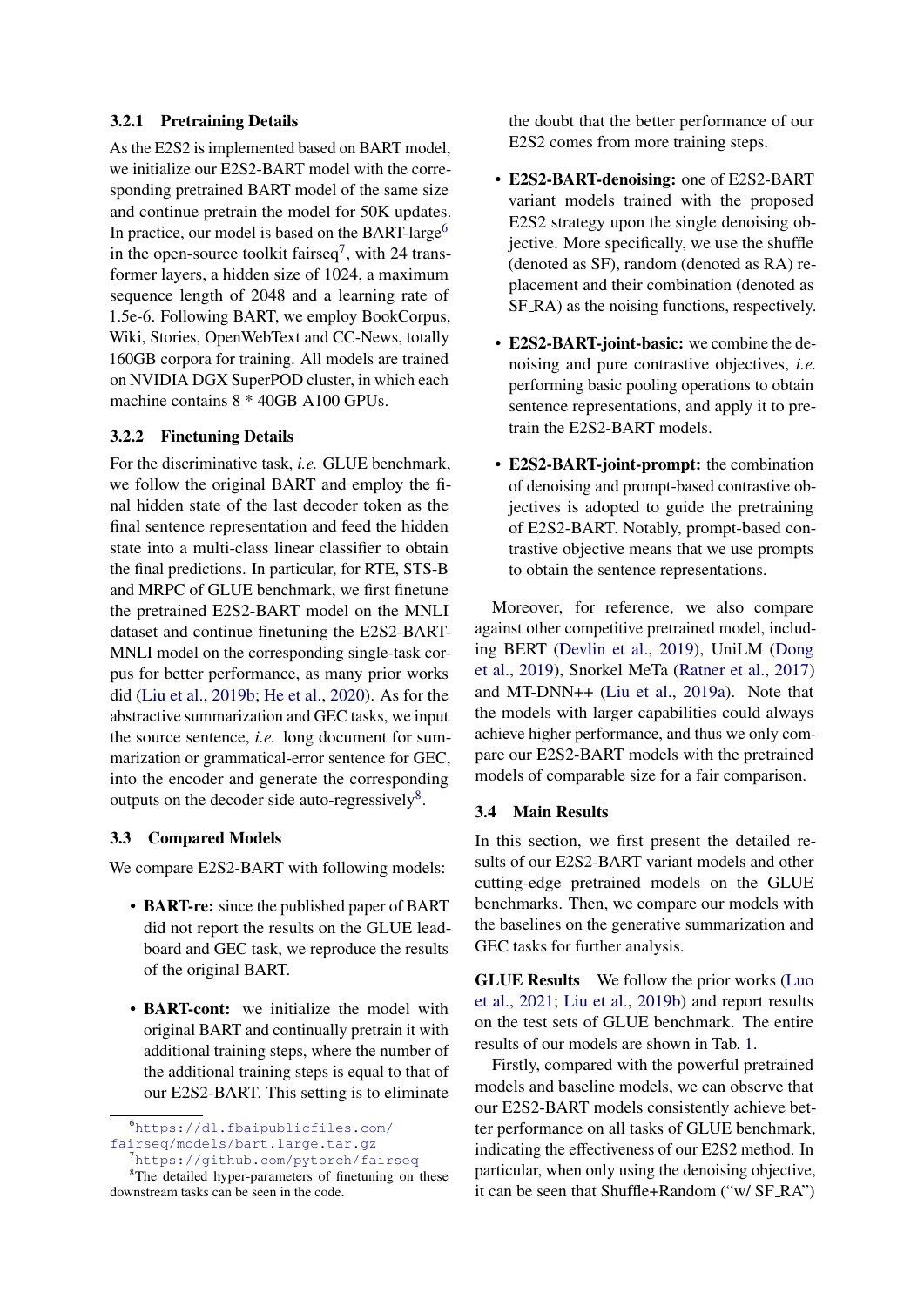<span id="page-6-0"></span>Table 1: Results of test sets from GLUE leadboard. For models in the first group, we report the results from the published papers. "SF" and "RA" denote the shuffle and random noising functions, respectively, while "SF\_RA" is the combination of both functions. Similarly, "CL" denotes the contrastive objective based on the basic pooling operation, while "CL PT" denotes the one based on the prompt. Additionally, "SCORE" means the average score in terms of the reported metrics. Best results are in the bold and the results in parentheses are relative improvements compared to the baseline BART-re.

| <b>Model</b>           | CoLA                                                                        | <b>SST</b> | <b>MRPC</b> | STS-B                                                        | <b>QQP</b>                     | <b>MNLI</b> | QNLI | <b>RTE</b> | <b>SCORE</b> |
|------------------------|-----------------------------------------------------------------------------|------------|-------------|--------------------------------------------------------------|--------------------------------|-------------|------|------------|--------------|
|                        | Mcc                                                                         | Acc        | F1/Acc      | Pcor/Scor                                                    | F1/Acc                         | m/mm        | Acc  | Acc        | Avg.         |
|                        | Performance of cutting-edge pretrained models with comparable size          |            |             |                                                              |                                |             |      |            |              |
| <b>BERT</b>            | 60.5                                                                        | 94.9       | 89.3/85.4   | 87.6/86.5                                                    | 72.1/89.3                      | 86.7/85.9   | 92.7 | 70.1       | 83.4         |
| UniLM                  | 61.1                                                                        | 94.5       | $90.0/-$    | $-187.7$                                                     | $71.7/-$                       | 87.0/85.9   | 92.7 | 70.9       | 83.7         |
| SpanBERT               | 64.3                                                                        | 94.8       | 90.9/87.6   | 89.9/89.1                                                    | 71.8/89.5                      | 88.1/87.7   | 94.3 | 79.0       | 85.6         |
| Snorkel MeTa           | 63.8                                                                        | 96.2       | 91.5/88.5   | 90.1/89.7                                                    | 73.1/89.9                      | 87.6/87.2   | 93.9 | 80.8       | 86.0         |
| MT-DNN++               | 65.4                                                                        | 95.6       | 91.1/88.2   | 89.6/89.0                                                    | 72.7/89.6                      | 87.9/87.4   | 95.8 | 85.1       | 86.5         |
|                        |                                                                             |            |             |                                                              | Performance of baseline models |             |      |            |              |
| <b>BART-re</b>         | 61.7                                                                        | 96.4       | 91.1/88.4   | 87.7/87.0                                                    | 73.0/89.9                      | 89.8/89.0   | 94.6 | 86.5       | 86.2         |
| <b>BART-cont</b>       | 60.9                                                                        | 96.8       | 91.1/88.5   | 88.6/88.4                                                    | 73.0/89.9                      | 89.9/89.1   | 95.2 | 86.2       | 86.4         |
| E2S2-BART-denoising    |                                                                             |            |             | Performance of E2S2-BART variants on the denoising objective |                                |             |      |            |              |
| $W/$ SF                | 60.1                                                                        | 96.5       | 91.5/88.7   | 88.7/88.5                                                    | 74.4/90.4                      | 89.9/89     | 95.1 | 86.7       | $86.6(+0.4)$ |
| W/RA                   | 63.6                                                                        | 96.7       | 91.9/89.1   | 88.8/88.8                                                    | 73.2/89.8                      | 90.0/89.2   | 95.0 | 86.1       | $86.9(+0.7)$ |
| w/ SF_RA               | 62.2                                                                        | 96.9       | 92.1/89.4   | 88.7/88.6                                                    | 73.8/90.3                      | 90.0/89.2   | 95.3 | 87.2       | $87.0(+0.8)$ |
| E2S2-BART-joint-basic  | E2S2-BART variants on the denoising and vanilla contrastive objectives      |            |             |                                                              |                                |             |      |            |              |
| $W/$ SF+CL             | 62.5                                                                        | 96.9       | 92.0/89.3   | 89.5/89.2                                                    | 73.8/90.2                      | 89.9/89.2   | 95.0 | 86.9       | $87.1(+0.9)$ |
| $w/RA+CL$              | 64.0                                                                        | 96.9       | 92.2/89.5   | 89.5/89.2                                                    | 73.9/90.2                      | 90.1/89.3   | 95.0 | 86.3       | $87.2(+1.0)$ |
| $W/$ SF_RA+CL          | 62.2                                                                        | 96.7       | 92.1/89.3   | 89.2/89.0                                                    | 73.6/90.1                      | 90.1/89.1   | 95.1 | 87.3       | $87.0(+0.8)$ |
| E2S2-BART-joint-prompt | E2S2-BART variants on the denoising and prompt-based contrastive objectives |            |             |                                                              |                                |             |      |            |              |
| $W/$ SF+CL_PT          | 62.2                                                                        | 96.7       | 92.3/89.7   | 89.9/89.8                                                    | 73.3/89.9                      | 90.0/89.1   | 95.1 | 86.6       | $87.1(+0.9)$ |
| w/RA+CL_PT             | 62.9                                                                        | 96.8       | 91.8/89.1   | 89.8/89.5                                                    | 73.5/90.0                      | 90.2/89.1   | 95.0 | 87.8       | $87.1(+0.9)$ |
| w/SF_RA+CL_PT          | 62.4                                                                        | 96.7       | 91.9/89.2   | 89.8/89.5                                                    | 73.7/90.1                      | 90.2/89.1   | 95.0 | 87.1       | $87.1(+0.9)$ |

objective generally performs better than the single Shuffle or Random objective, and achieves an average of 87.0% performance.

Moreover, with the help of both designed objectives, E2S2-BART-RA CL outperforms all models and achieves 1.0% averaged improvement, compared to the original BART. These results prove that more self-supervised information in the encoder side can improve the ability of language understanding, confirming our claim. More specifically, for the CoLA task, the Random objective significantly outperforms the shuffle objective, indicating that denoising the random replacement could be more beneficial to the correction of grammatical errors in CoLA dataset.

On the other hand, from the results of our E2S2 variants, we find that the models with contrastive learning can achieve higher performance on STS-B task, which is widely used to evaluate the performance of sentence representations [\(Reimers and](#page-11-17) [Gurevych,](#page-11-17) [2019;](#page-11-17) [Gao et al.,](#page-10-21) [2021;](#page-10-21) [Yan et al.,](#page-11-18) [2021\)](#page-11-18). This result show that the contrastive learning could alleviate the problem of anisotropy and make the encoder output more efficient sentence representations, thus benefiting the understanding of sentences. Additionally, the prompt-based contrastive learning can achieve further improvements, indicating that converting the sentence embedding task into the mask language task can effectively bridge the gap between pretraining and finetuning.

Abstractive Summarization Results Tab. [2](#page-7-1) reports the results of both CNN/DM and XSum datasets. Similar to the setting of Tab. [1,](#page-6-0) we also divide the results into several groups. Especially, regarding the variants of our E2S2-BART, we only present the best results among the different denoising objectives for ease of illustration. It is observed that with the help of our proposed pretraining strategy, E2S2-BART models outperform the other cutting-edge models and substantially improve the original BART model and its continual pretrained version on both abstractive summarization tasks. These results continue validating the effectiveness of our E2S2 and further prove that encoding-enhanced sequence-to-sequence models can also perform better on the tasks of language generation. Notably, the improvement of our E2S2 on abstractive summarization tasks is slightly smaller than that on GLUE benchmark. One possi-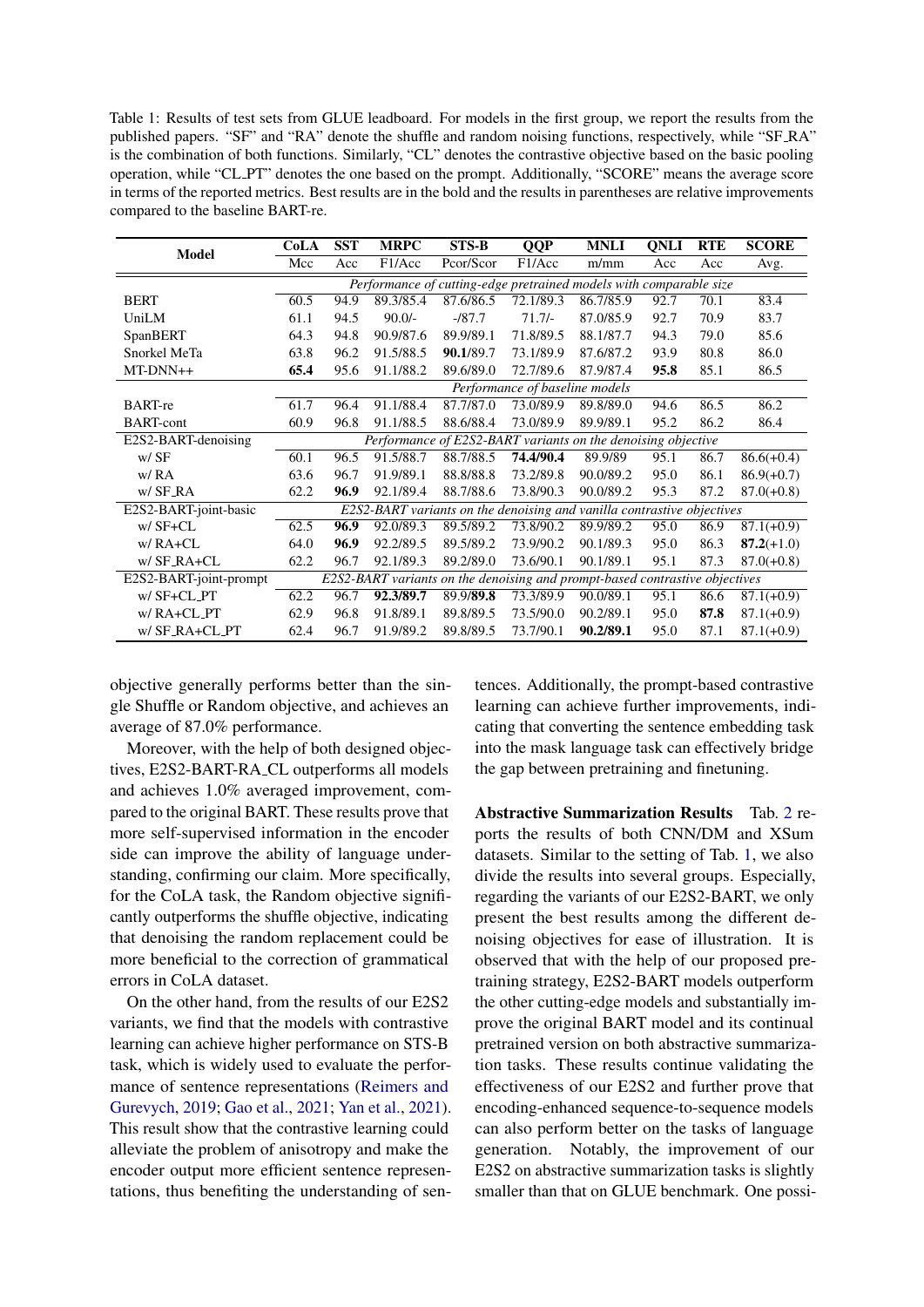| Model                  | <b>CNN/DM</b>                               |                |       | XSum           |                |       | CoNLL2014 |       |           |
|------------------------|---------------------------------------------|----------------|-------|----------------|----------------|-------|-----------|-------|-----------|
|                        | R1                                          | R <sub>2</sub> | RL    | R <sub>1</sub> | R <sub>2</sub> | RL    | P         | R     | $F_{0.5}$ |
|                        | Performance of baseline models              |                |       |                |                |       |           |       |           |
| <b>BART-re</b>         | 43.88                                       | 21.09          | 40.64 | 44.49          | 21.81          | 36.69 | 60.74     | 43.89 | 56.41     |
| <b>BART-cont</b>       | 43.90                                       | 21.00          | 40.63 | 45.19          | 21.80          | 36.63 | 60.64     | 42.66 | 55.93     |
|                        | Performance of our E2S2-BART variant models |                |       |                |                |       |           |       |           |
| E2S2-BART-denoising    | 44.12                                       | 21.23          | 40.84 | 45.22          | 21.85          | 36.91 | 63.56     | 43.41 | 58.16     |
| E2S2-BART-joint-basic  | 44.11                                       | 21.23          | 40.87 | 44.87          | 21.84          | 36.88 | 63.51     | 43.39 | 58.12     |
| E2S2-BART-joint-prompt | 44.18                                       | 21.32          | 40.91 |                | 44.96 21.96    | 36.95 | 64.09     | 41.14 | 57.66     |

<span id="page-7-1"></span>Table 2: Experimental results on both abstractive summarization and GEC tasks. Best results are in the bold.

ble reason is that the text summarization tasks are insensitive to the noise of input sentence and more independent on the syntactic and semantic knowledge of pretrained models, as the study in [\(Krishna](#page-10-22) [et al.,](#page-10-22) [2021\)](#page-10-22) shows that the models pretrained with nonsense words could achieve comparable performance with the carefully pretrained models.

GEC Results We also report the results of CoNLL2014 dataset in Tab. [2.](#page-7-1) We can find that with the denoising self-supervision, our E2S2 method achieves the performance improvement 2.82% and 1.75% in terms of precision and  $F_{0.5}$ score, respectively. This is because that the denoising pretraining objectives are strongly relative to the task of grammatical error correction. Interestingly, different from the other two tasks, *i.e.* GLUE benchmark and abstractive summarization, the prompt-based contrastive learning performs poorly on the GEC task. This is because that the prompt template itself could introduce some noise and thus affect the ability of model on the noise detection. Additionally, compared to the original BART, the continual pretrained BART achieves the suboptimal performance on all metrics, indicating that a longer pretraining could not always better and continues proving the universality of our E2S2.

#### 3.5 Ablation Study

In this section, we conduct extensive ablation studies to investigate the effect of multiple pretraining objectives in E2S2. Also, we analyze the influence of different designed prompt templates used in the prompt-based contrastive learning. Notably, some representative tasks of GLUE benchmark, *e.g.* CoLA, MRPC and STS-B, with their original training and test sets are used for our analysis. We apply the Random noise as the denoising self-supervision for all experiments.

<span id="page-7-2"></span>Table 3: Experimental results of E2S2 on some representative tasks.  $\{\mathcal{L}_{nll}^*, \mathcal{L}_{nll}, \mathcal{L}_{de}, \mathcal{L}_{cl}\}$  is a set of pretraining objectives used in E2S2. Note that we use the  $\mathcal{L}_{\textit{nll}}^{*}$  in all settings and we do not mark it for ease of illustration. Best results are in bold.

|                | $\mathcal{L}_{nll}$ | $\mathcal{L}_{de}$ | $\mathcal{L}_{cl}$ | CoLA | <b>MRPC</b> | <b>STS-B</b> |
|----------------|---------------------|--------------------|--------------------|------|-------------|--------------|
| M <sub>1</sub> |                     |                    |                    | 60.4 | 90.3/87.7   | 87.4/87.0    |
| M <sub>2</sub> |                     | $\checkmark$       |                    | 63.6 | 91.9/89.1   | 88.8/88.8    |
| M <sub>3</sub> |                     |                    |                    | 61.6 | 90.6/88.1   | 89.0/88.7    |
| M <sub>4</sub> |                     |                    |                    | 61.1 | 91.1/88.5   | 89.5/88.9    |
| M5             |                     |                    |                    | 64.0 | 92.2/89.5   | 89.5/89.2    |

## 3.5.1 Influence of the Pretraining Objectives

As mentioned in Sec. [2.2](#page-2-2) and Eq. [4,](#page-4-2) we operate the E2S2 with the combination of multiple training objectives, *i.e.*  $\{\mathcal{L}_{\textit{nll}}^*, \mathcal{L}_{\textit{nll}}, \mathcal{L}_{\textit{de}}, \mathcal{L}_{\textit{cl}}\}$ . To investigate the impact of these objectives, we report the results of different objective combinations in Tab. [3.](#page-7-2) For clarity, the models are marked as M1 to M5. We show that model with all pretraining objectives (M5) performs best and all objectives are of benefit to our E2S2 model consistently. Specifically, with the help of  $\mathcal{L}_{de}$ , M2 can greatly improve over the pure seq2seq model M1, especially on the CoLA task where the improvement is 3.2%. Also, when using the full contrastive objective, *i.e.*  $\{\mathcal{L}_{nll}^*, \mathcal{L}_{nll}, \mathcal{L}_{cl}\}$ , M4 outperforms M1 consistently and achieves 2.0% averaged gains in terms of Pearson-Spearman correlations on STS-B task. These results prove the significance of integrating more self-supervised information in the encoder of seq2seq pretrained models, confirming our claim.

#### <span id="page-7-0"></span>3.5.2 Effect of the Prompt

As aforementioned, the prompt design is the key challenge of prompt-based learning [\(Liu et al.,](#page-10-23) [2021a\)](#page-10-23). To further analyze the influence of different prompts for our E2S2 models, we conduct contrastive experiments on six manual templates. The prompt templates and their corresponding results are shown in Tab. [4](#page-8-2) and Tab. [5,](#page-8-3) respectively.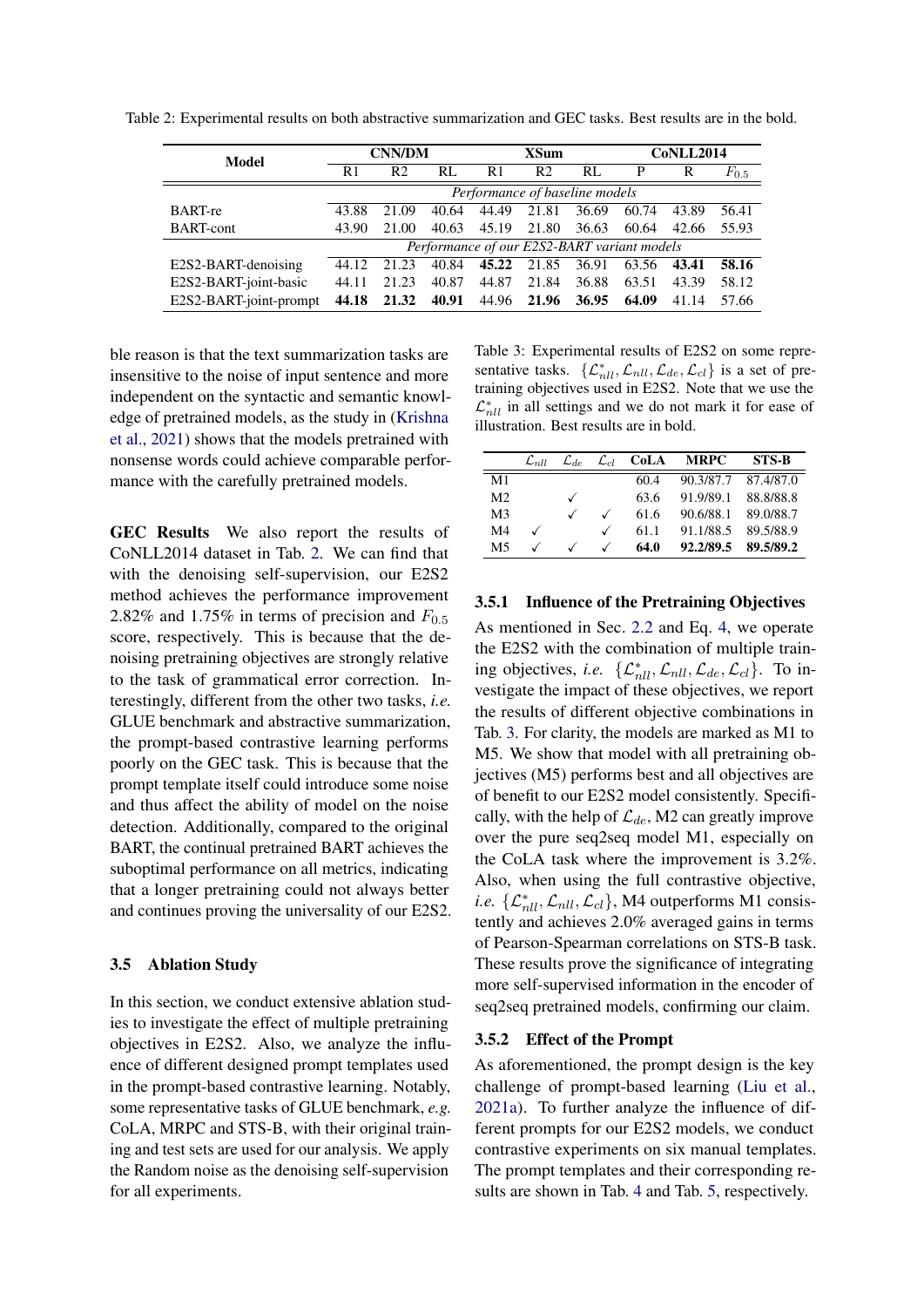Table 4: Six manual prompt templates.

<span id="page-8-2"></span>

| Index          | <b>Template</b>                                       |
|----------------|-------------------------------------------------------|
| T1             | [ $MASK$ ] means [X].                                 |
| T <sub>2</sub> | [MASK] represents [X].                                |
| T <sub>3</sub> | [MASK] means the sentence : "[X]".                    |
| T <sub>4</sub> | [MASK] represents the sentence : $"[X]$ ".            |
| T <sub>5</sub> | [MASK] is the meaning of the sentence : "[X]".        |
| Т6             | [MASK] is the representation of the sentence : "[X]". |

<span id="page-8-3"></span>Table 5: Corresponding results of different prompt templates. In addition to the representative tasks of GLUE, we also evaluate the models on GEC task, *i.e.* CoNLL2014 dataset.

| <b>Index</b>   | CoLA | <b>STS-B</b><br><b>MRPC</b> |           | <b>CoNLL2014</b> |       |           |  |
|----------------|------|-----------------------------|-----------|------------------|-------|-----------|--|
|                | Mcc  | F1/Acc                      | Pcor/Scor | P                | R     | $F_{0.5}$ |  |
| T1             | 574  | 91.2/88.2                   | 88.4/78.9 | 59.57            | 44 79 | 55.88     |  |
| T2             | 59.7 | 91.8/89.3                   | 89.4/89.2 | 59.18            | 45.89 | 55.94     |  |
| T <sub>3</sub> | 61.9 | 91.4/88.8                   | 89.3/89.2 | 59.23            | 43.75 | 55.32     |  |
| T <sub>4</sub> | 60.9 | 92.0/89.2                   | 88.9/88.8 | 58.92            | 44 31 | 55.28     |  |
| <b>T5</b>      | 62.8 | 91.8/89.0                   | 89.2/89.0 | 61 23            | 44.28 | 56.88     |  |
| T <sub>6</sub> | 62.9 | 91.9/89.1                   | 89.8/89.5 | 64.09            | 41 14 | 57.66     |  |

The different prompt templates achieve the varied performance, which is similar to the prior works [\(Jiang et al.,](#page-10-6) [2022a\)](#page-10-6). In particular, we can observe that the simple templates, *e.g* "[MASK] means [X].", perform worse than the other sophisticated templates, indicating the importance of manual template engineering. More specifically, the last prompt T6 performs best among all designed prompts, thus leaving as the default setting. It is also noteworthy that the manual template engineering is usually time-consuming and may fail to discover optimal prompts, as the above prompts consistently fall short in the GEC task. The automated template learning, which can create the actual text prompts or continuous soft prompts automatically, could address the above problems efficiently [\(Li](#page-10-24) [and Liang,](#page-10-24) [2021;](#page-10-24) [Lester et al.,](#page-10-11) [2021;](#page-10-11) [Shin et al.,](#page-11-25) [2020\)](#page-11-25). More potential prompt engineering will be explored in our future works.

## <span id="page-8-0"></span>3.6 Discussion and Analysis

#### 3.6.1 Are the Encoders Indeed Enhanced?

As stated in Sec. [1,](#page-0-2) the goal of E2S2 is to enhance the encoders of seq2seq models, so that the encoders can provide more efficient representations and be beneficial to the understanding and generation of nature language. To explore whether the goal is achieved, we employ the probing tasks [\(Conneau and Kiela,](#page-10-25) [2018\)](#page-10-25) to evaluate the linguistic knowledge of representations learned by the encoder. The probing tasks aims to study the simple linguistic properties of sentence, which can be

<span id="page-8-4"></span>Table 6: Results on 10 probing tasks of evaluating sentence representations obtained by the encoder.

| <b>Task</b>     |               | vanilla | <b>E2S2</b> |
|-----------------|---------------|---------|-------------|
| Surface         | SeLen         | 93.3    | 94.2        |
|                 | WC            | 77.5    | 79.4        |
|                 | TrDep         | 44 6    | 45.7        |
| Svntactic       | ToCo          | 79.6    | 82.5        |
|                 | <b>B</b> Shif | 78.6    | 82.1        |
|                 | Tense         | 88.9    | 89.3        |
|                 | SubN          | 86.2    | 88.0        |
| <b>Semantic</b> | ObjN          | 85.3    | 86.1        |
|                 | SoMo          | 53.4    | 57.6        |
|                 | CoIn          | 67.8    | 69.1        |

classified into three groups: 1) "Surface": used to evaluate the simple surface properties; 2)"Syntactic": used to quantify the syntactic reservation ability; 3)"Semantic": used to analyze the deeper semantic representation ability. More specifically, following [\(Hao et al.,](#page-10-26) [2019;](#page-10-26) [Ding et al.,](#page-10-27) [2020\)](#page-10-27), we introduce a MLP classifier on the encoder side and train the classifier on the train sets of probing tasks. The results on dev sets of these probing tasks are listed in Tab. [6.](#page-8-4) It can be seen that our E2S2 method achieves better performance on all probing tasks, *i.e.* +1.88 averaged gains, compared to the vanilla seq2seq pretraining. Takeaway: *Our E2S2 strategy enables the encoder learn better sentence representations that preserve more surface, syntactic and semantic knowledge.*

#### <span id="page-8-1"></span>3.6.2 Analysis on Hyper-Parameters

In the Eq. [4,](#page-4-2) we employed two factors to adjust the importance the denoising and contrastive objectives. To validate the influence of these hyperparameters, we vary them in the range of [0.01, 0.05, 0.1, 0.5,1], respectively, and evaluate the performance of different models on several related tasks, *e.g.* CoLA for denoising objective and STS-B for contrastive objective. Fig. [2](#page-9-0) shows the comparative results. From the results, we observe that the E2S2 with various hyper-parameters can boost the performance of BART promisingly, which validates the effectiveness of our proposed method. Specifically, E2S2 is insensitive to the contrastive objective, as the slight difference between various values of  $\lambda_{cl}$  on STS-B task. In contrast, the results upon  $\lambda_{de}$  are more different, indicating the significance of balancing different objectives. Recall that the setting " $\lambda_{de} = 0.05, \lambda_{el} = 0.1$ " performs best among all settings, thus leaving as the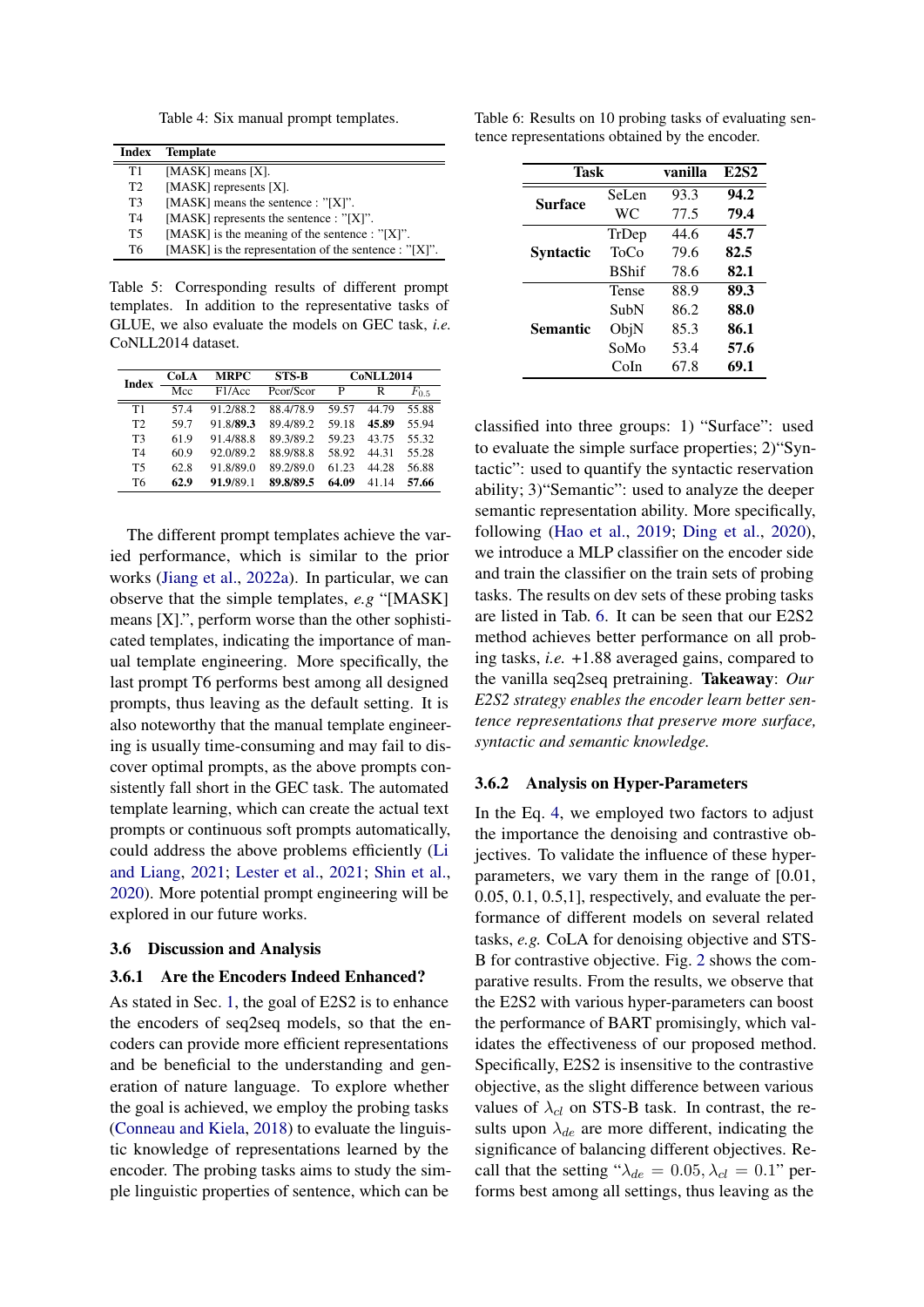<span id="page-9-0"></span>

Figure 2: Parameter analysis of the weight factors  $\lambda_{cl}$ and  $\lambda_{de}$  on STS-B and CoLA, respectively. (a): we keep the  $\lambda_{de} = 0.05$  and report the results on different  $\lambda_{cl}$  in terms of Pearson correlations. (b): we set the  $\lambda_{cl} = 0.1$  and analyze the effect of different  $\lambda_{de}$ 

default setting. Takeaway: *Our E2S2 is robust to the hyper-parameters and improves the original seq2seq models consistently.*.

## 4 Related Works

In recent years, we have witnessed numerous pretrained language models (PLMs) that achieved tremendous success in the community of NLP. These PLMs can be classified into three main categories: Left-to-right(L2R) LMs, Masked LMs(MLMs) and Sequence-to-sequence(seq2seq) LMs. L2R LMs refer to the auto-regressive language models that predict the future words towards a sequence of words, such as GPT-3 [\(Brown et al.,](#page-10-13) [2020\)](#page-10-13) and PanGu [\(Zeng et al.,](#page-11-26) [2021\)](#page-11-26). Such autoregressive models are well suitable for the language generation, but they usually fail short in the representation learning for understanding the sentence [\(Liu et al.,](#page-10-23) [2021a\)](#page-10-23). Thus, the researchers turn to focus on MLMs that introduce a bidirectional objective to predict the masked text token based on the context. The representative MLMs are BERT [\(Devlin et al.,](#page-10-3) [2019\)](#page-10-3) and its variants, *e.g.* RoBERTa [\(Liu et al.,](#page-10-4) [2019b\)](#page-10-4), DeBERTa [\(He et al.,](#page-10-5) [2020\)](#page-10-5) and ERNIE [\(Zhang et al.,](#page-11-27) [2019\)](#page-11-27).

To take full advantage of the capability of L2R LMs and MLMs, seq2seq LMs are sequentially proposed, which firstly employ a separate encoder to model the source text and then use a left-to-right LM to decode the conditional target text. For example, as the typical seq2seq LMs, BART [\(Lewis](#page-10-1) [et al.,](#page-10-1) [2020\)](#page-10-1) and T5 [\(Raffel et al.,](#page-11-4) [2020\)](#page-11-4) first corrupt the text with various noising function on the encoder side and then train the models to reconstruct the original text in an auto-regressive manner. The encoder-decoder paradigm makes the seq2seq LMs not only generally suitable for text generation, but also well for text understanding tasks. Specifically, BART employs the final hidden state of the final decoder token as the sentence representation and introduce a additional MLP layer to output the prediction, while T5 converts the classification tasks as "text-to-text" generation tasks and directly generates the target texts, *e.g.* sentiment polarity for sentiment analysis task.

The above seq2seq LMs have achieved remarkable performance in various NLP tasks, but there are still some limitations to be improved. In particular, while seq2seq LMs are able to tackle the language understanding tasks, their performance is usually worse than that of MLMs. One possible reason is that the encoder of seq2seq LMs is not studies well and the representations given by the encoder are suboptimal. Therefore, we claim that enhancing the encoder is beneficial to the pretraining of seq2seq LMs. To the best of our knowledge, our E2S2 is one of rare works that propose to integrate more self-supervised objectives into the optimization of encoder in the encoder-decoder paradigm. With the help of encoding-enhanced strategy, E2S2 models experimentally outperform the original seq2seq models on language understating tasks. Additionally, owing to the powerful representations of encoder, E2S2 also achieve sightly improvements on text generation tasks.

## 5 Conclusion

We propose an encoding-enhanced seq2seq pretraining strategy (E2S2) to improve the vanilla seq2seq pretrained models. Instead of only optimizing the text infilling objective on the decoder side, E2S2 presents two self-supervised pretraining objectives, *i.e.* denoising and contrastive objectives, on the encoder side to provide richer supervisions. With the help of these self-supervised information, the encoder is able to learn better sentence representations that capture more syntactic and semantic knowledge, thus boosting the performance of the seq2seq model on both language understanding and generation tasks. Experiments show that E2S2 improves the seq2seq models on several tasks consistently, especially on the GLUE benchmarks and grammatical error correction, demonstrating the effectiveness and robustness of our E2S2 strategy.

Future work includes validating the E2S2 on other advanced seq2seq models, *e.g.* T5, and integrating the automated prompt template learning to our E2S2 method.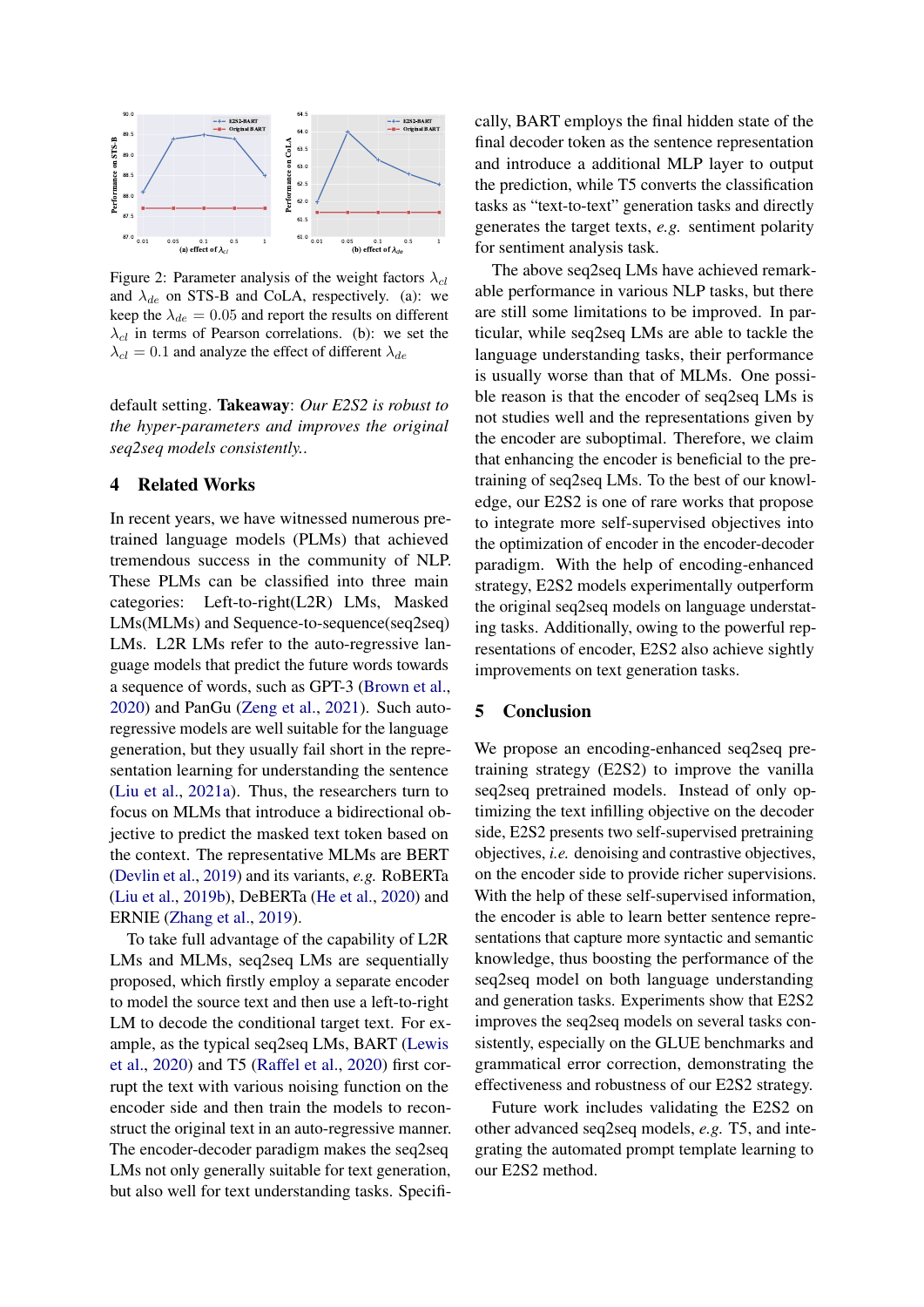## References

- <span id="page-10-13"></span>Tom Brown, Benjamin Mann, Nick Ryder, Melanie Subbiah, Jared D Kaplan, Prafulla Dhariwal, Arvind Neelakantan, Pranav Shyam, Girish Sastry, Amanda Askell, et al. 2020. Language models are few-shot learners. In *NeurIPS*.
- <span id="page-10-8"></span>Ting Chen, Simon Kornblith, Mohammad Norouzi, and Geoffrey Hinton. 2020. A simple framework for contrastive learning of visual representations. In *ICML*.
- <span id="page-10-9"></span>Ting Chen, Yizhou Sun, Yue Shi, and Liangjie Hong. 2017. On sampling strategies for neural networkbased collaborative filtering. In *KDD*.
- <span id="page-10-17"></span>Shamil Chollampatt and Hwee Tou Ng. 2018. A multilayer convolutional encoder-decoder neural network for grammatical error correction. In *AAAI*.
- <span id="page-10-2"></span>Kevin Clark, Minh-Thang Luong, Quoc V Le, and Christopher D Manning. 2019. Electra: Pre-training text encoders as discriminators rather than generators. In *ICLR*.
- <span id="page-10-25"></span>Alexis Conneau and Douwe Kiela. 2018. Senteval: An evaluation toolkit for universal sentence representations. In *LREC*.
- <span id="page-10-18"></span>Daniel Dahlmeier and Hwee Tou Ng. 2012. Better evaluation for grammatical error correction. In *NAACL*.
- <span id="page-10-3"></span>Jacob Devlin, Ming-Wei Chang, Kenton Lee, and Kristina Toutanova. 2019. Bert: Pre-training of deep bidirectional transformers for language understanding. In *NAACL*.
- <span id="page-10-27"></span>Liang Ding, Longyue Wang, Di Wu, Dacheng Tao, and Zhaopeng Tu. 2020. Context-aware cross-attention for non-autoregressive translation. In *COLING*.
- <span id="page-10-19"></span>Li Dong, Nan Yang, Wenhui Wang, Furu Wei, Xiaodong Liu, Yu Wang, Jianfeng Gao, Ming Zhou, and Hsiao-Wuen Hon. 2019. Unified language model pre-training for natural language understanding and generation. In *NeurIPS*.
- <span id="page-10-21"></span>Tianyu Gao, Xingcheng Yao, and Danqi Chen. 2021. Simcse: Simple contrastive learning of sentence embeddings. In *EMNLP*.
- <span id="page-10-26"></span>Jie Hao, Xing Wang, Baosong Yang, Longyue Wang, Jinfeng Zhang, and Zhaopeng Tu. 2019. Modeling recurrence for transformer. In *NAACL*.
- <span id="page-10-5"></span>Pengcheng He, Xiaodong Liu, Jianfeng Gao, and Weizhu Chen. 2020. Deberta: Decoding-enhanced bert with disentangled attention. In *ICLR*.
- <span id="page-10-10"></span>Matthew Henderson, Rami Al-Rfou, Brian Strope, and et al. 2017. Efficient natural language response suggestion for smart reply. *arXiv*.
- <span id="page-10-15"></span>Karl Moritz Hermann, Tomas Kocisky, Edward Grefenstette, Lasse Espeholt, Will Kay, Mustafa Suleyman, and Phil Blunsom. 2015. Teaching machines to read and comprehend. In *NeurIPS*.
- <span id="page-10-6"></span>Ting Jiang, Shaohan Huang, Zihan Zhang, Deqing Wang, Fuzhen Zhuang, Furu Wei, Haizhen Huang, Liangjie Zhang, and Qi Zhang. 2022a. Promptbert: Improving bert sentence embeddings with prompts. *arXiv*.
- <span id="page-10-12"></span>Tingsong Jiang, Shaohan Huang, Zihan Zhang, Deqing Wang, Fuzhen Zhuang, Furu Wei, Haizhen Huang, Liangjie Zhang, and Qi Zhang. 2022b. Promptbert: Improving bert sentence embeddings with prompts. In *arXiv preprint*.
- <span id="page-10-22"></span>Kundan Krishna, Jeffrey P Bigham, and Zachary C Lipton. 2021. Does pretraining for summarization require knowledge transfer? In *Findings of EMNLP*.
- <span id="page-10-11"></span>Brian Lester, Rami Al-Rfou, and Noah Constant. 2021. The power of scale for parameter-efficient prompt tuning. In *EMNLP*.
- <span id="page-10-1"></span>Mike Lewis, Yinhan Liu, Naman Goyal, Marjan Ghazvininejad, Abdelrahman Mohamed, Omer Levy, Veselin Stoyanov, and Luke Zettlemoyer. 2020. Bart: Denoising sequence-to-sequence pretraining for natural language generation, translation, and comprehension. In *ACL*.
- <span id="page-10-14"></span>Bohan Li, Hao Zhou, Junxian He, Mingxuan Wang, Yiming Yang, and Lei Li. 2020. On the sentence embeddings from bert for semantic textual similarity. In *EMNLP*, pages 9119–9130.
- <span id="page-10-24"></span>Xiang Lisa Li and Percy Liang. 2021. Prefix-tuning: Optimizing continuous prompts for generation. In *ACL*.
- <span id="page-10-16"></span>Chin-Yew Lin. 2004. Rouge: A package for automatic evaluation of summaries. In *Text summarization branches out*, pages 74–81.
- <span id="page-10-23"></span>Pengfei Liu, Weizhe Yuan, Jinlan Fu, Zhengbao Jiang, Hiroaki Hayashi, and Graham Neubig. 2021a. Pretrain, prompt, and predict: A systematic survey of prompting methods in natural language processing. *arXiv*.
- <span id="page-10-20"></span>Xiaodong Liu, Pengcheng He, Weizhu Chen, and Jianfeng Gao. 2019a. Multi-task deep neural networks for natural language understanding. In *ACL*.
- <span id="page-10-7"></span>Xuebo Liu, Longyue Wang, Derek F. Wong, Liang Ding, Lidia S. Chao, and Zhaopeng Tu. 2021b. Understanding and improving encoder layer fusion in sequence-to-sequence learning. In *ICLR*.
- <span id="page-10-0"></span>Yinhan Liu, Jiatao Gu, Naman Goyal, Xian Li, Sergey Edunov, Marjan Ghazvininejad, Mike Lewis, and Luke Zettlemoyer. 2020. Multilingual denoising pre-training for neural machine translation. *TACL*.
- <span id="page-10-4"></span>Yinhan Liu, Myle Ott, Naman Goyal, Jingfei Du, Mandar Joshi, Danqi Chen, Omer Levy, Mike Lewis, Luke Zettlemoyer, and Veselin Stoyanov. 2019b. Roberta: A robustly optimized bert pretraining approach. *arXiv*.